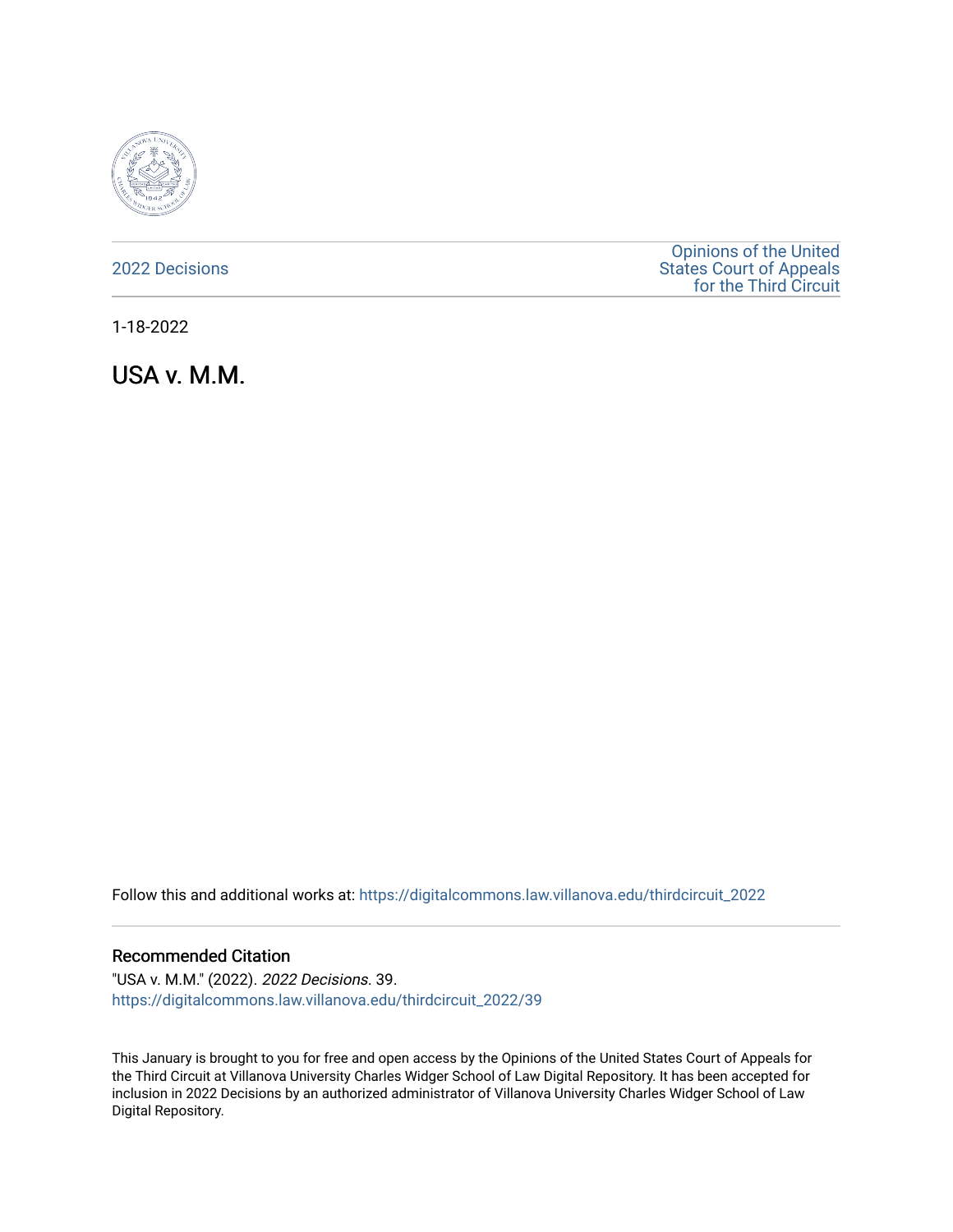#### PRECEDENTIAL

# UNITED STATES COURT OF APPEALS FOR THE THIRD CIRCUIT

No. 20-2788

## UNITED STATES OF AMERICA

 $\frac{1}{2}$ 

v.

M. M.,

 $\mathcal{L}_\text{max}$ 

Appellant

On Appeal from the United States District Court for the Middle District of Pennsylvania District Judge: Honorable Matthew W. Brann

Argued June 22, 2021 Before: SMITH, *Chief Judge*, \* MATEY and FISHER, *Circuit Judges*.

(Filed: December 2, 2021)

<sup>\*</sup> Judge Smith was Chief Judge at the time this appeal was argued. Judge Smith completed his term as Chief Judge and assumed senior status on December 4, 2021.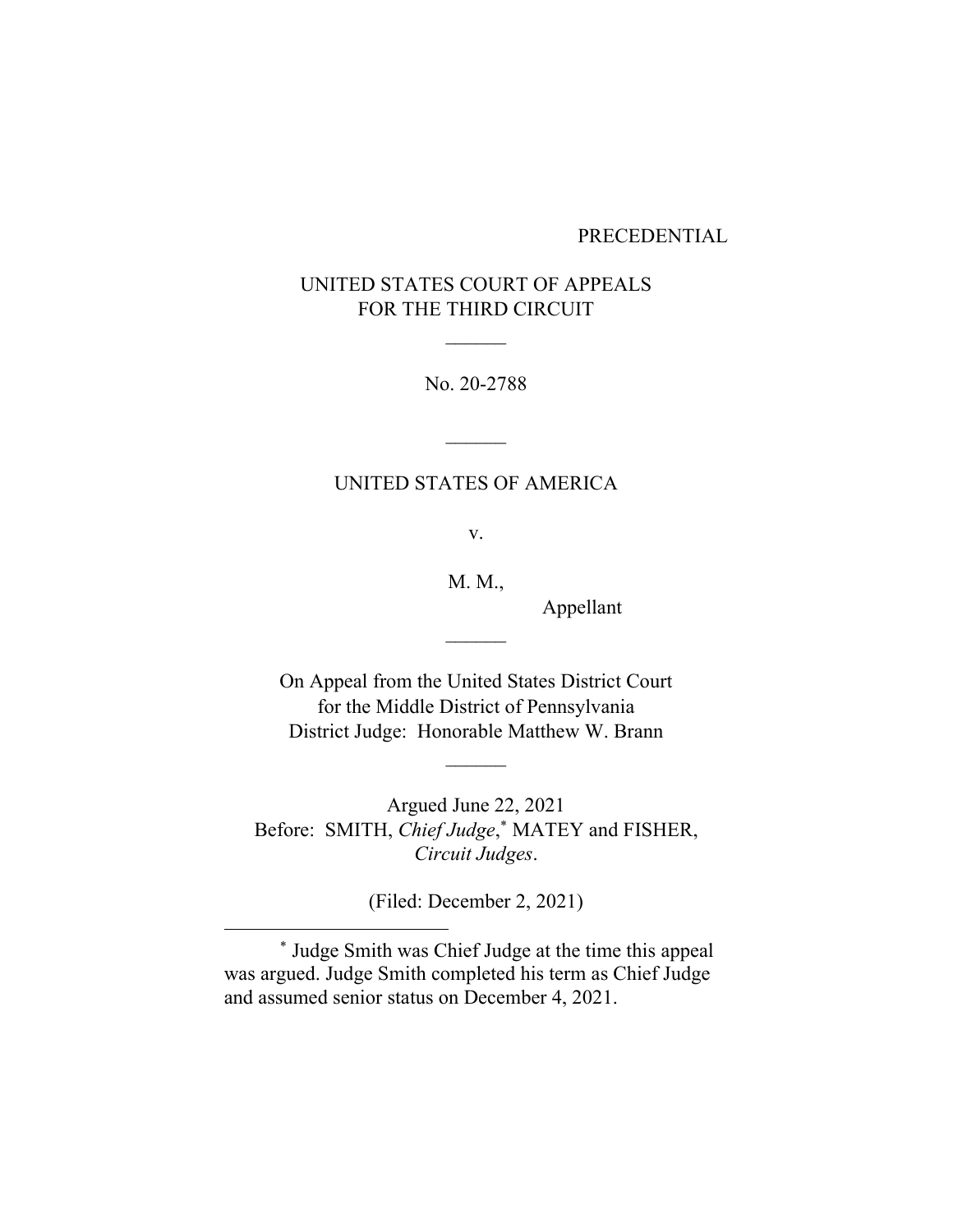Quin M. Sorenson **ARGUED** Frederick W. Ulrich Office of Federal Public Defender 100 Chestnut Street, Suite 306 Harrisburg, PA 17101 *Counsel for Appellant*

Michelle L. Olshefski **ARGUED** Bruce D. Brandler Acting United States Attorney Office of United States Attorney 235 North Washington Avenue P.O. Box 309, Suite 311 Scranton, PA 18503

## OPINION OF THE COURT  $\frac{1}{2}$

FISHER, *Circuit Judge*.

We generally "look with disfavor upon changes to a judgment after the fact." *United States v. Bennett*, 423 F.3d 271, 276 (3d Cir. 2005). Appellant M. M. pleaded guilty to one count of unlawful distribution of fentanyl resulting in death, a crime that carries a statutory mandatory minimum sentence. 21 U.S.C. § 841(b)(1)(C). The District Court sentenced him to 120 months' imprisonment and then, in response to the Government's motion under Federal Rule of Criminal Procedure 35(a), amended the sentence to 180 months. M.M.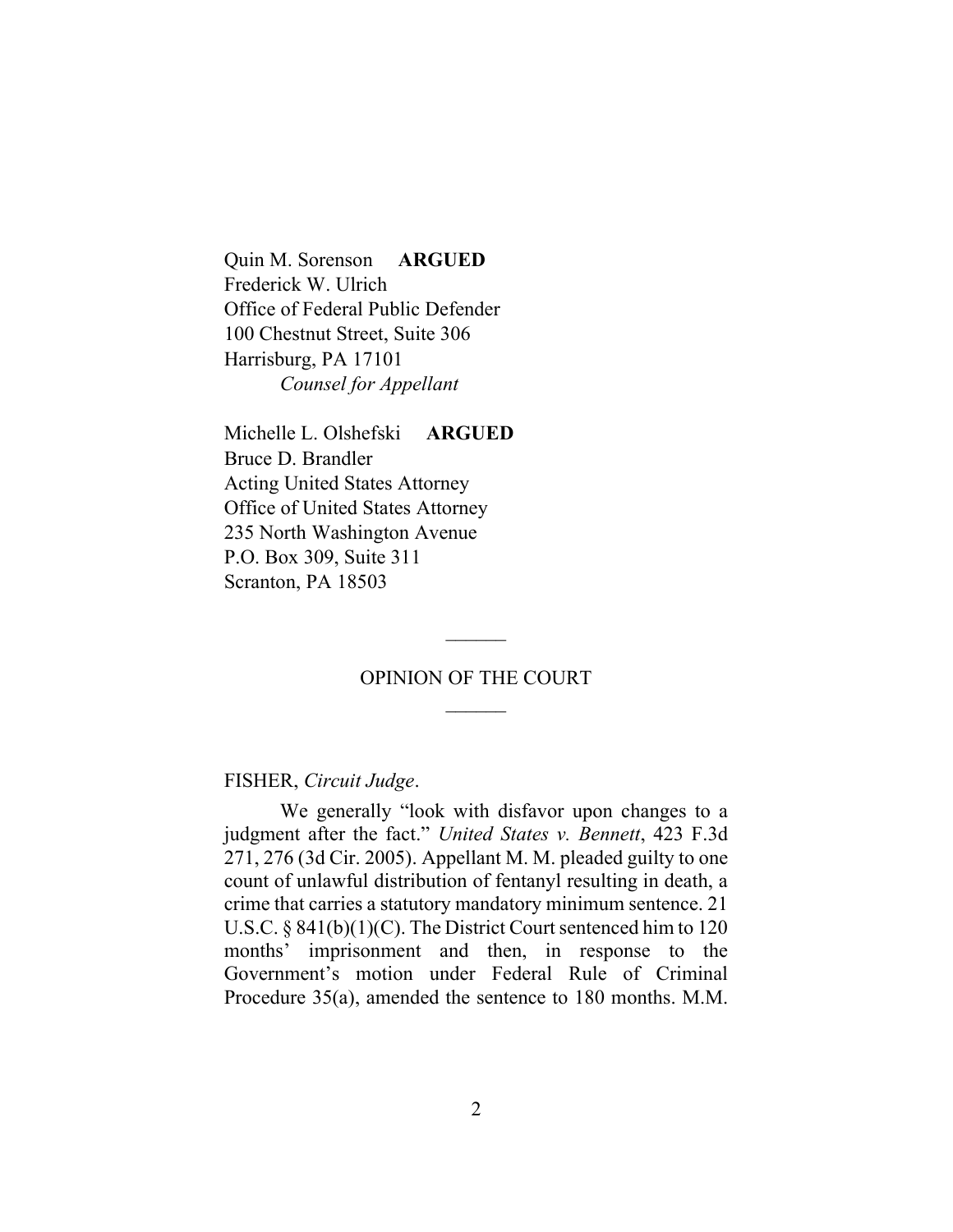appeals, arguing the District Court improperly applied Rule 35(a). We agree. Because we hold the authority to amend a sentence under Rule 35(a) to be very narrow and conclude there was no clear error in the original sentence, we will vacate the revised sentence and remand.

### I.

#### A. Factual History

In 2017, a man was found dead on the bathroom floor of his grandparents' house. Next to his body were his cell phone and twenty-two small wax bags containing fentanyllaced heroin, stamped "WI FIGHT?" J.A. 66. An autopsy report later showed that the victim overdosed on fentanyl and heroin.

After further investigation, police officers determined that M.M. was the victim's drug dealer. A search of the victim's phone revealed an exchange of text messages between the victim and M.M. from the day before the overdose about a delivery of "one to two bundles" or "ten to twenty bags of heroin" to the victim from M.M. *Id.* Additionally, the victim told his grandfather, who confronted him about his drug abuse a few days prior to the overdose, that he was getting the drugs from M.M. Lastly, in 2017, police officers arrested M.M. and found in his possession fifteen drug bags that were identical to the ones found next to the victim's dead body, each stamped with "WI FIGHT?" *Id.*

#### B. Procedural History

A grand jury indicted M.M. on one count of intent to distribute a controlled substance, 21 U.S.C. § 841(a)(1), and one count of distribution of a controlled substance resulting in death, *id.* § 841(b)(1)(C). He pleaded not guilty.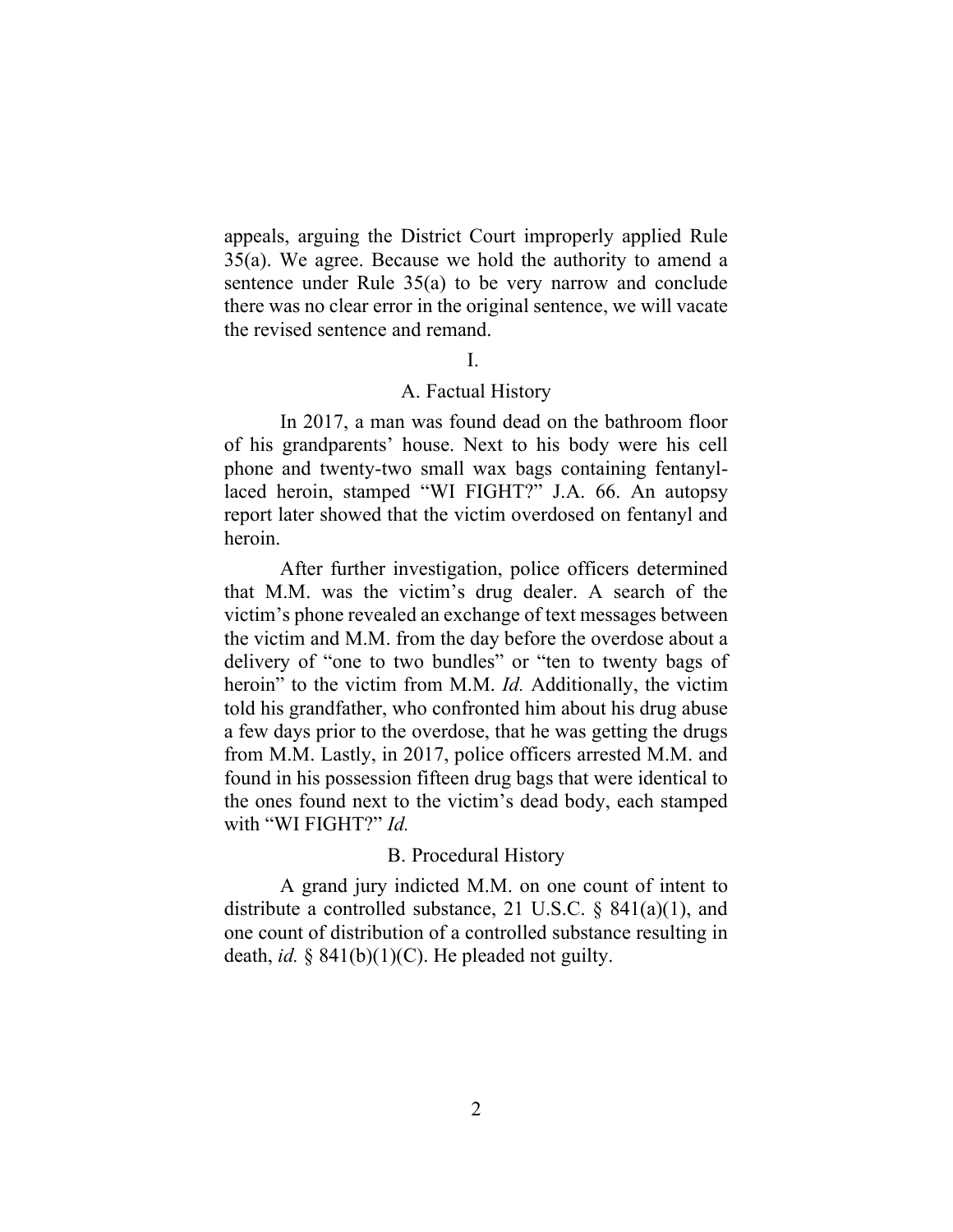A few months later, M.M. agreed to cooperate and entered into a plea agreement with the Government. In return, the Government, pursuant to 18 U.S.C. § 3553(e), agreed to recommend a departure below the applicable mandatory minimum sentence of 240 months if M.M. provided "substantial assistance" in the Government's investigation of others. M.M. then pleaded guilty to distribution of a controlled substance resulting in death.

Based on its agreement with M.M., the Government moved for a downward departure of 24 months from the mandatory minimum, asking for a 216-month term. At a closed hearing prior to sentencing, the District Court granted the downward departure motion after evaluating factors related to M.M.'s cooperation with the Government. The District Court did not specify the extent of the departure.

Later the same day, at an open sentencing hearing, M.M. argued for a term below the adjusted departure proposed by the Government. He invoked  $\S$  3553(a) factors, including his addiction and psychological issues related to his upbringing. He also suggested the Government's recommended sentence was greater than necessary. The District Court noted its obligation to impose an individualized sentence, and it discussed  $\S 3553(a)$  factors such as M.M.'s drug and alcohol dependence, his mental and emotional condition, and the quantity of drugs involved in the distribution resulting in the victim's death. It then stated it would "vary below the guideline range due to a holistic consideration" of these factors, but it did not mention M.M.'s cooperation or the mandatory minimum. J.A. 67. The District Court then sentenced M.M. to a term of 120 months.

Eleven days after the sentencing, the Government filed a motion to correct the sentence pursuant to Rule 35(a), arguing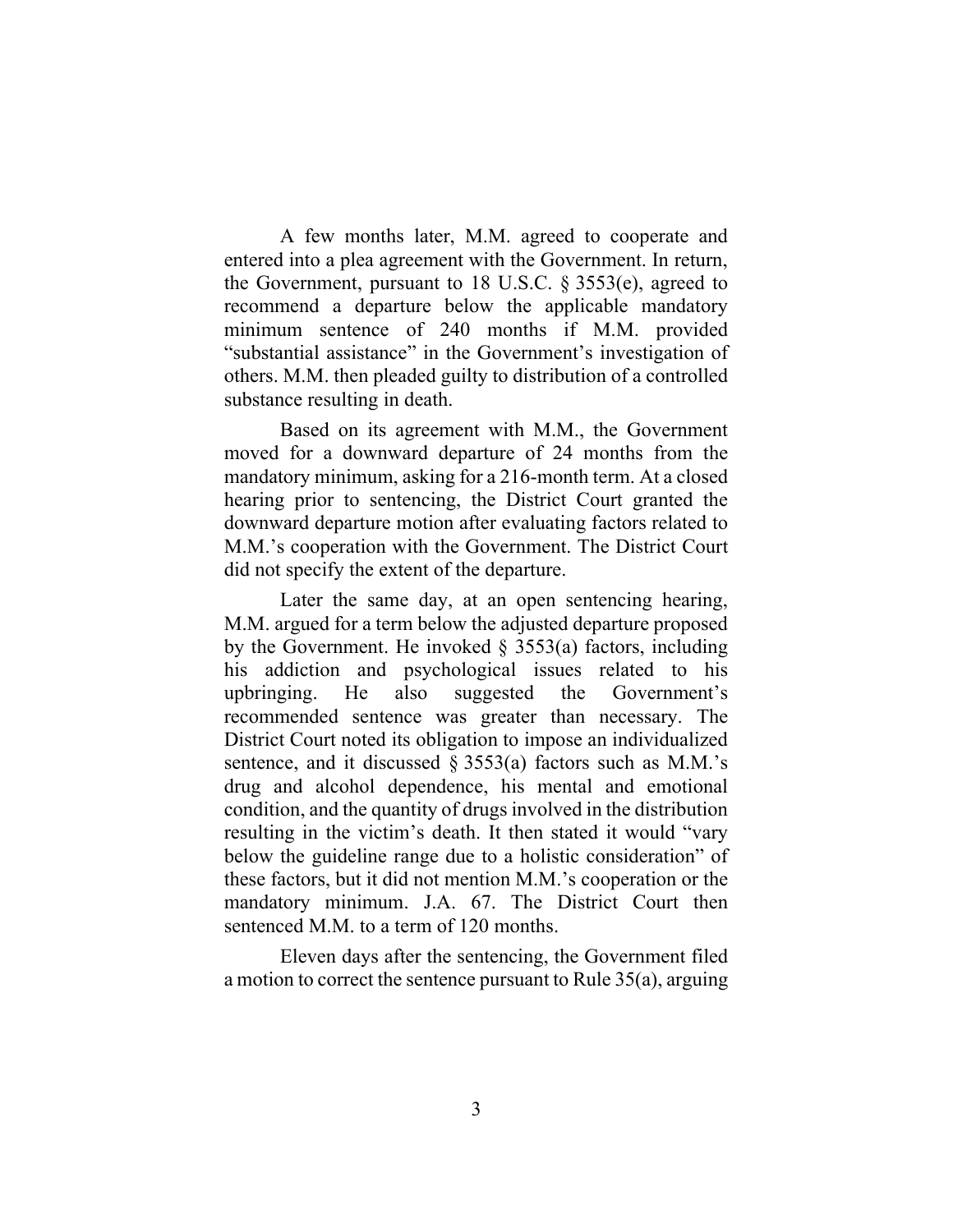that § 3553(e) does not allow the District Court to reduce a sentence below a statutory mandatory minimum based on considerations unrelated to the defendant's substantial assistance to law enforcement authorities. The District Court agreed that clear error had occurred and that it improperly considered the § 3553(a) factors by reducing the sentence further than M.M.'s substantial assistance warranted. It clarified that M.M.'s substantial assistance entitled him to a departure to 180 months' imprisonment, not 120. The District Court stated that reducing M.M.'s sentence any further would violate our holding in *United States v. Winebarger*, 664 F.3d 388 (3d Cir. 2011).

M.M. timely appealed.

 $\mathrm{II}.^1$ 

<sup>&</sup>lt;sup>1</sup> The District Court had jurisdiction over M.M.'s offenses against the laws of the United States. 18 U.S.C. § 3231. This Court has jurisdiction over the District Court's final judgment. 28 U.S.C. § 1291; 18 U.S.C. § 3742.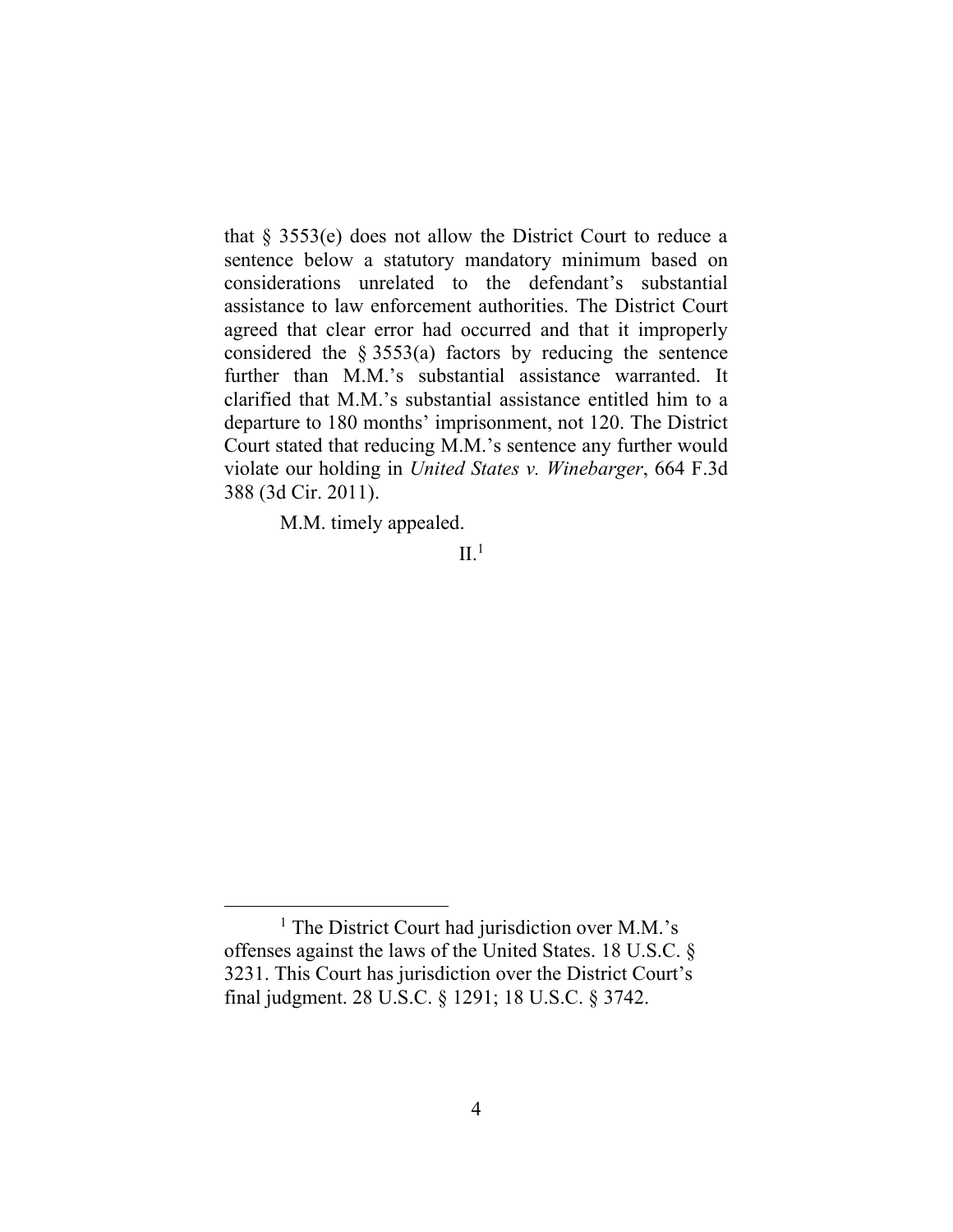M.M. contends the District Court erred by granting the Government's Rule 35(a) motion to amend his sentence. He argues there was no clear error at the original sentencing that would justify amendment. "The legal question of whether the District Court had the authority to amend its sentence is subject to plenary review." *United States v. Bennett*, 423 F.3d 271, 274 (3d Cir. 2005).

### A. Sentence Correction Under Rule 35(a)

Generally, a district court "may not modify a term of imprisonment once it has been imposed." *Dillon v. United States*, 560 U.S. 817, 819 (2010) (quoting 18 U.S.C. §  $3582(c)$ ). "The principle of finality underlies the rule that a court may not substantively alter a judgment." *United States v. DeLeo*, 644 F.2d 300, 301 (3d Cir. 1981) (per curiam). That is why "we look with disfavor upon changes to a judgment after the fact." *Bennett*, 423 F.3d at 276. However, a district court may amend a sentence in certain limited circumstances. *See* 18 U.S.C. § 3582(c). One circumstance is under Federal Rule of Criminal Procedure 35(a), which provides that "[w]ithin 14 days after sentencing, [a] court may correct a sentence that resulted from arithmetical, technical, or other clear error."

There is no issue as to whether the District Court committed "arithmetical" or "technical" error by using factors unrelated to M.M.'s substantial assistance to reduce the sentence below the mandatory minimum. Neither party argues that it did. Rather, the parties dispute whether the District Court committed "other clear error" in imposing M.M.'s original sentence. We conclude it did not. Rule 35(a) offers an exceedingly narrow basis to correct a sentence. Although the District Court may have erred in applying the factors of 18 U.S.C. § 3553(a) to M.M.'s sentence, this error was not clear.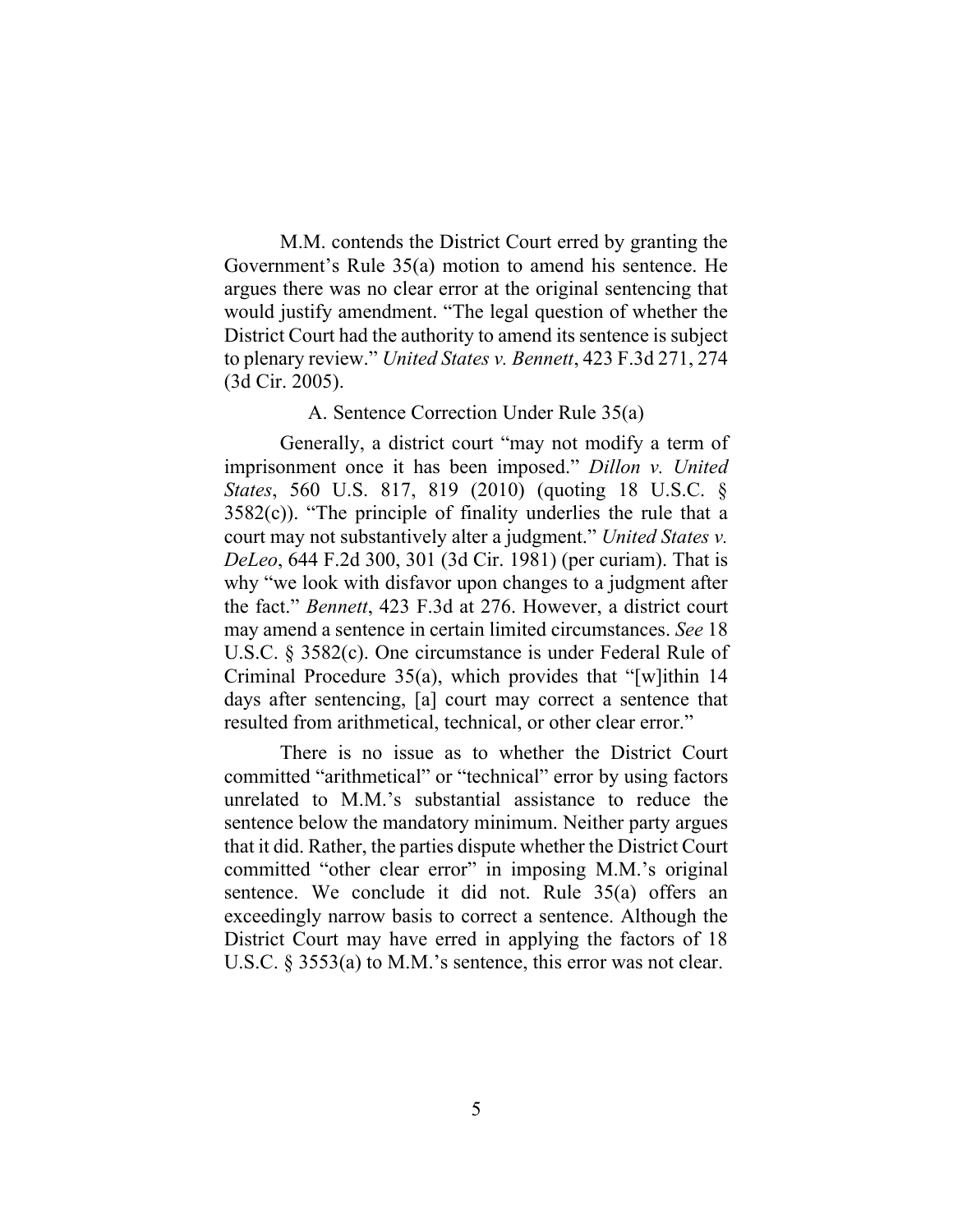### B. Other Clear Error Is an Exceedingly Narrow Basis to Amend a Sentence

To answer the question of what can be considered "other clear error" within the meaning of Rule 35(a), "we begin, as with any interpretive exercise, with the text of the rule." *Elliott v. Archdiocese of N.Y.*, 682 F.3d 213, 225 (3d Cir. 2012) (interpreting Federal Rules of Civil Procedure). This approach holds true for the Federal Rules of Criminal Procedure. *See Impounded*, 277 F.3d 407, 413 (3d Cir. 2002) (accepting Federal Rule of Criminal Procedure  $6(e)(3)(A)(i)$  as "meaning what it says" (quoting *United States v. John Doe, Inc*. *I*, 481 U.S. 102, 109 (1987))); *accord United States v. Owen*, 500 F.3d 83, 89 (2d Cir. 2007).

In its entirety, Rule 35(a) reads: "Within 14 days after sentencing, the court may correct a sentence that resulted from arithmetical, technical, or other clear error." The Rule does not define "other clear error." The Advisory Committee's notes, although "not authoritative," offer "insights into the proper interpretation of a Rule's text." *Black v. United States*, 561 U.S. 465, 475 (2010) (Scalia, J., concurring); *Krupski v. Costa Crociere S. p. A.*, 560 U.S. 538, 557 (2010) (Scalia, J., concurring). Here, they explain that clear error would "extend only to those cases in which an obvious error or mistake has occurred in the sentence" that "would almost certainly result in a remand of the case to the trial court." Fed. R. Crim. P. 35 advisory committee's note to 1991 amendments. The Rule is "intended to be very narrow" and "is not intended to afford the court the opportunity to reconsider the application or interpretation of the sentencing guidelines or for the court simply to change its mind about the appropriateness of the sentence." *Id.*; *see also United States v. Arroyo*, 434 F.3d 835, 838 (6th Cir. 2006) ("The authority conferred by Rule 35(a) to a district court is extremely limited."). Moreover, the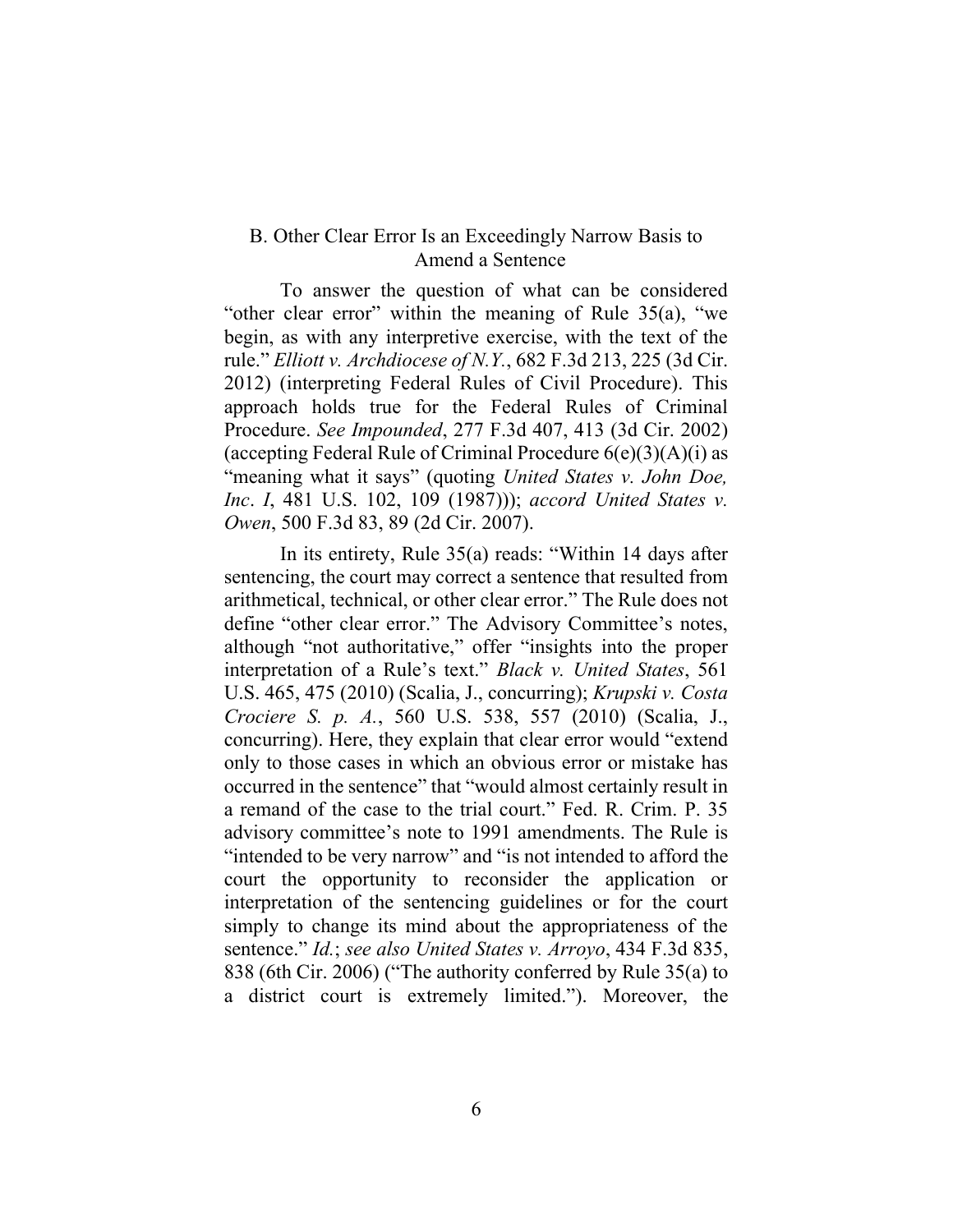Committee "explicitly cautions that [Rule 35(a)] was not intended to be used as a method for reopening issues already decided, or to address questions related to the district court's discretion" during sentencing. *United States v. Higgs*, 504 F.3d 456, 462 (3d Cir. 2007).

The notes further describe the Rule as codifying the holdings of two courts of appeals decisions: *United States v. Cook*, 890 F.2d 672 (4th Cir. 1989), and *United States v. Rico*, 902 F.2d 1065 (2d Cir. 1990). Fed. R. Crim. P. 35 advisory committee's note to 1991 amendments. In *Cook*, the Fourth Circuit dealt with a patently illegal sentence; a district court had *sua sponte* corrected a sentence that was not authorized by the then-mandatory sentencing guidelines. 890 F.2d at 674–75. And in *Rico*, the Second Circuit affirmed the district court's correction of a sentence that mistakenly deviated from the court-accepted plea agreement. 902 F.2d at 1066–68. The sentence was illegal because it effectively rejected the agreement *sub silentio*. *See id.* at 1066.

While the notes reveal that Rule 35(a) is meant to be narrow, neither the notes nor the Rule's own language clarify its exact contours. Just how "clear" must error be to permit correction? We agree with the Fifth Circuit that "[i]t is not entirely clear whether a district court [is] authorized to withdraw *any* sentence that would have been vacated and remanded on appeal or only a narrower subset of such sentences and, if the latter, what criteria [are] to be used to determine the boundaries." *United States v. Ross*, 557 F.3d 237, 240 (5th Cir. 2009).

When meaning is not clear from plain text, as with Rule 35(a), *ejusdem generis*, a canon of statutory construction, serves as "a useful tool." *Defoe v. Phillip*, 702 F.3d 735, 748 (3d Cir. 2012) (quoting *Waterfront Comm'n of N.Y. Harbor v.*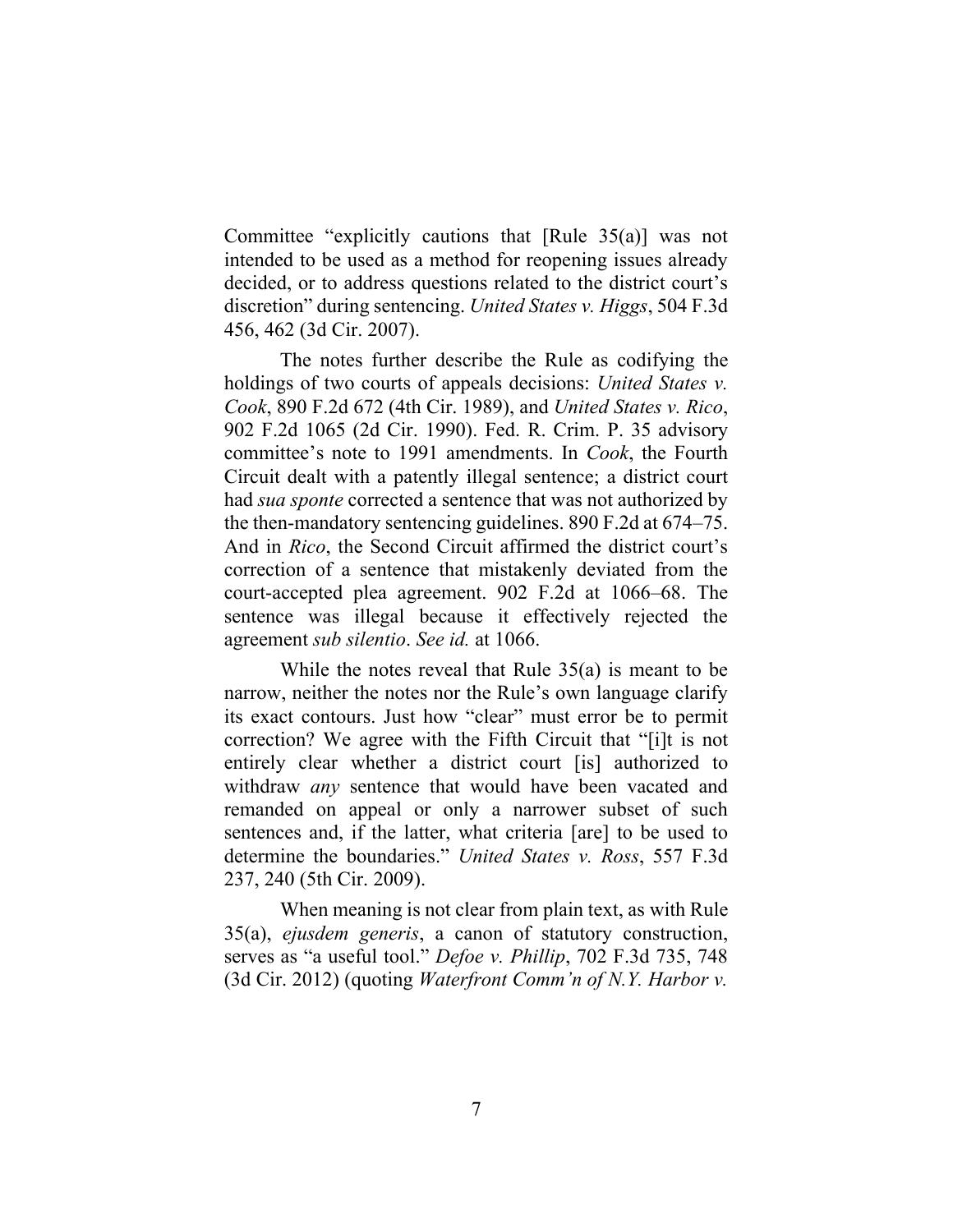*Elizabeth–Newark Shipping, Inc.*, 164 F.3d 177, 184 (3d Cir. 1998)). Under *ejusdem generis*, "when a general term follows a specific one, the general term should be understood as a reference to subjects akin to the one with specific enumeration." *Norfolk & W. Ry. Co. v. Am. Train Dispatchers Ass'n*, 499 U.S. 117, 129 (1991). Following this interpretation, "other clear error" in Rule 35(a) can be read in connection with the two previous terms in the list: "arithmetical" and "technical." *See Epic Sys. Corp. v. Lewis*, 138 S. Ct. 1612, 1625 (2018) (explaining that when "a more general term follows more specific terms in a list, the general term is usually understood to embrace only [terms] similar in nature to those [terms] enumerated by the preceding specific words" (internal quotation marks omitted)). Thus, clear error must be akin to an arithmetical or a technical error. Consistent with this conclusion, in *Bennett*, we assumed the district court's failure to include an order of forfeiture in its sentence, which "was in effect a clerical error," was "other clear error" under Rule 35(a). 423 F.3d at 273, 277. We also described Rule 35(a) as a "simpler method" to modify such error than Rule 36 of the Federal Rules of Criminal Procedure, which allows for the correction of clerical error in a judgment. *Id*. at 277.

Further, we find persuasive Chief Justice Roberts's exposition of Rule 35 in his dissent in *Dolan v. United States*, 560 U.S. 605 (2010). There, he noted that a sentence, once imposed, "is final and the trial judge's authority to modify it is narrowly circumscribed." *Id.* at 622 (Roberts, C.J., dissenting, joined by JJ. Stevens, Scalia, and Kennedy). He also highlighted that Congress significantly constricted the scope of Rule 35 such that "[t]oday an error may be corrected by the trial court only if it is 'clear,' and only within 14 days after the sentence is announced." *Id.* at 623. As examples of clear errors subject to correction under Rule 35(a), the Chief Justice cited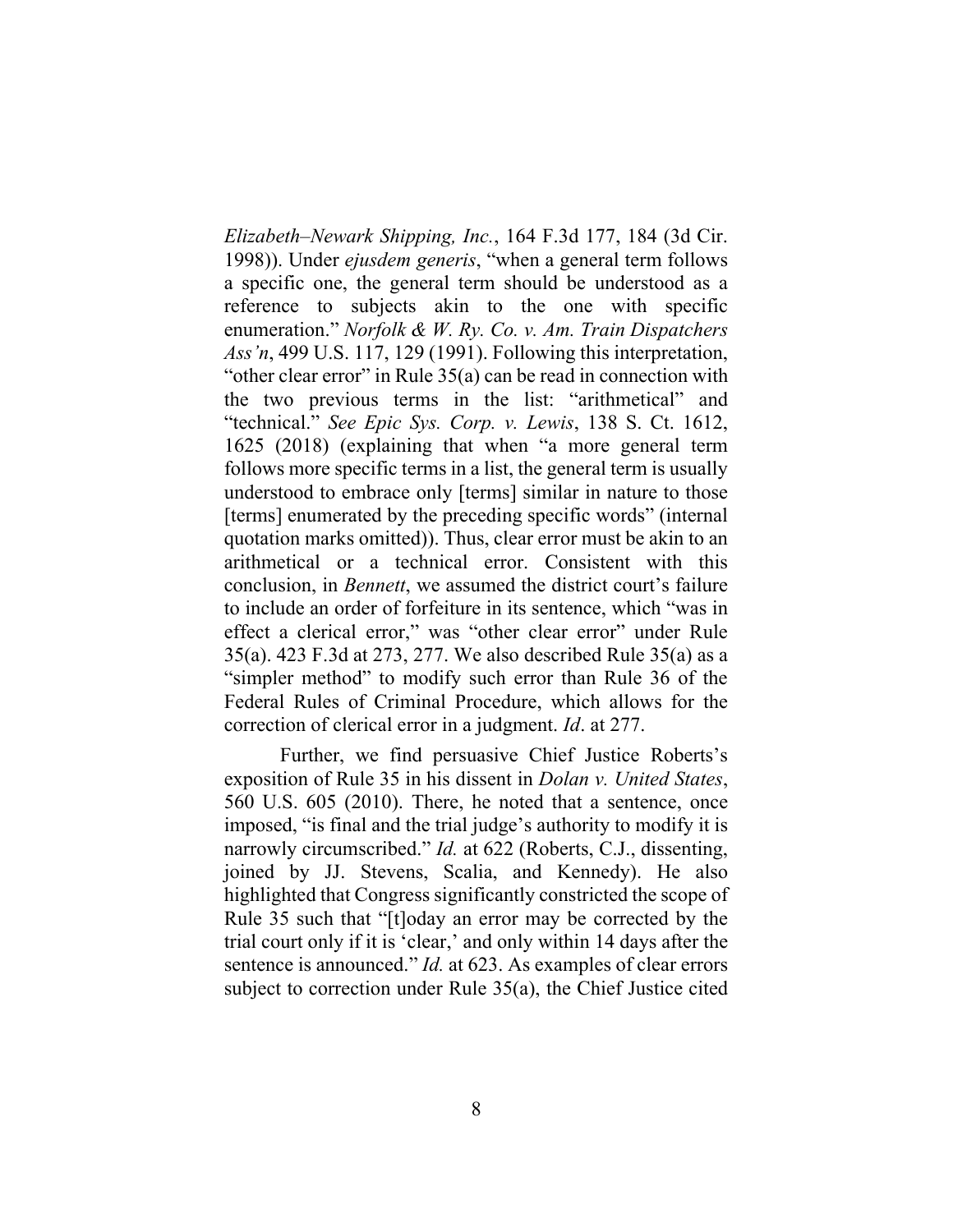the failure to impose a mandatory term of imprisonment, a mandatory fine, or a mandatory order of restitution. *Id.* Such errors—like arithmetical and technical errors—are easily identifiable and readily ascertained from the sentencing proceeding and judgment. These errors also produce illegal sentences outside of a court's discretion. In sum, Rule 35(a) offers an extremely limited basis on which to correct a sentence.

## C. The District Court Did Not Clearly Err in Discussing the § 3553(a) Factors

Reviewing the record, we are not convinced the District Court committed error, much less "clear error" at sentencing. At the outset, we note that M.M. pleaded guilty to an offense with a mandatory minimum sentence. "When Congress establishes a minimum sentence for a particular crime, district courts are required to sentence defendants guilty of that crime to a term of imprisonment no less than the Congressionally prescribed minimum, unless an explicit exception to the minimum sentence applies." *Winebarger*, 664 F.3d at 392. Section 3553(e) is such an exception. *Id.*; *see also United States v. Kellum*, 356 F.3d 285, 289 (3d Cir. 2004) (describing § 3553(e), relating to substantial assistance, and (f), relating to "safety valve" factors, as the "only" two exceptions to a mandatory minimum sentence). Specifically,  $\S$  3553(e) provides that "[u]pon motion of the Government, the court shall have the authority to impose a sentence below a level established by statute as a minimum sentence *so as to reflect* a defendant's substantial assistance in the investigation or prosecution of another person who has committed an offense." 18 U.S.C. § 3553(e) (emphasis added).

Additionally, a sentence reduced below the mandatory minimum under  $\S 3553(e)$  "shall be imposed in accordance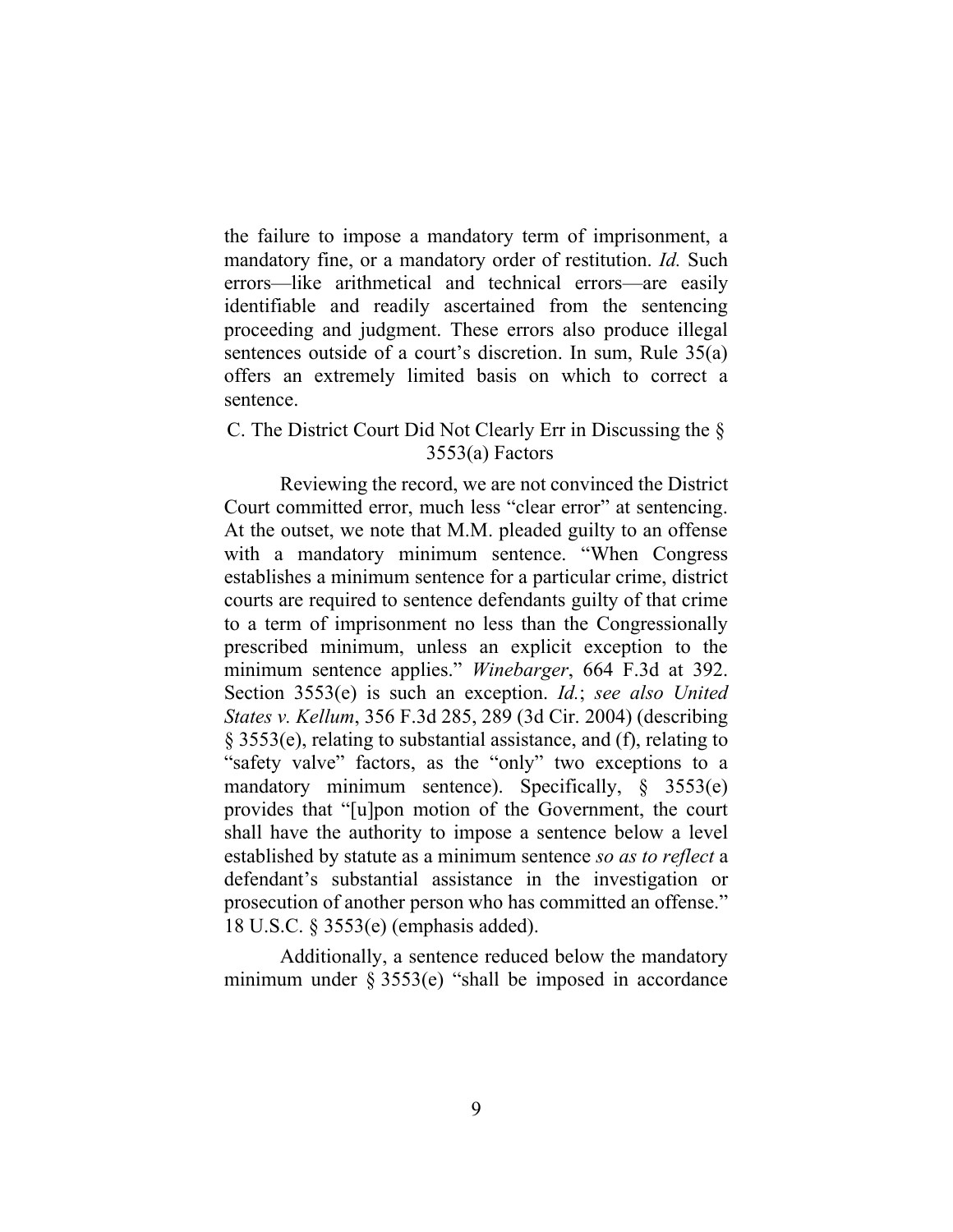with the guidelines," including  $\S$  5K1.1 of the United States Sentencing Guidelines. *Id.* Similar to § 3553(e), § 5K1.1 provides that "[u]pon motion of the government stating that the defendant has provided substantial assistance . . . , the court may depart from the guidelines." U.S.S.G. § 5K1.1. It lists some factors that a court may consider, but is "not limited to": (1) the "usefulness of the defendant's assistance"; (2) "the truthfulness, completeness, and reliability of [the provided] information"; (3) "the nature and extent of the . . . assistance"; (4) "any injury . . . or any danger . . . to the defendant or his family" caused by the cooperation; and (5) "the timeliness of the . . . assistance." *Id*. Though this list is non-exhaustive, the factors all center around the "substantial assistance" that a defendant provides to the government's investigation or prosecution, and any other factors the court decides to apply "must bear some relationship to the defendant's assistance" as well. *Winebarger*, 664 F.3d at 394.

Relying on *Winebarger*, the Government contends the District Court incorrectly reduced M.M.'s sentence below the mandatory minimum based in part on the  $\S 3553(a)$  factors. M.M., on the other hand, argues there was no error in the original sentence that would justify amendment. He contends the District Court was free, at the initial sentencing, to reduce his sentence below the mandatory minimum based on factors related to substantial assistance as authorized by  $\S 3553(e)$ , and then to reduce it further "as a matter of its discretion, applying the sentencing factors and objectives of 18 U.S.C.  $\S$  3553(a)." Appellant's Br. 10.

When departing below a mandatory minimum for substantial assistance,  $\S$  3553(a) factors cannot be used to further reduce a sentence. *See Winebarger*, 664 F.3d at 389. "If a district court imposes a sentence below the statutory minimum in part so as to reflect the history and characteristics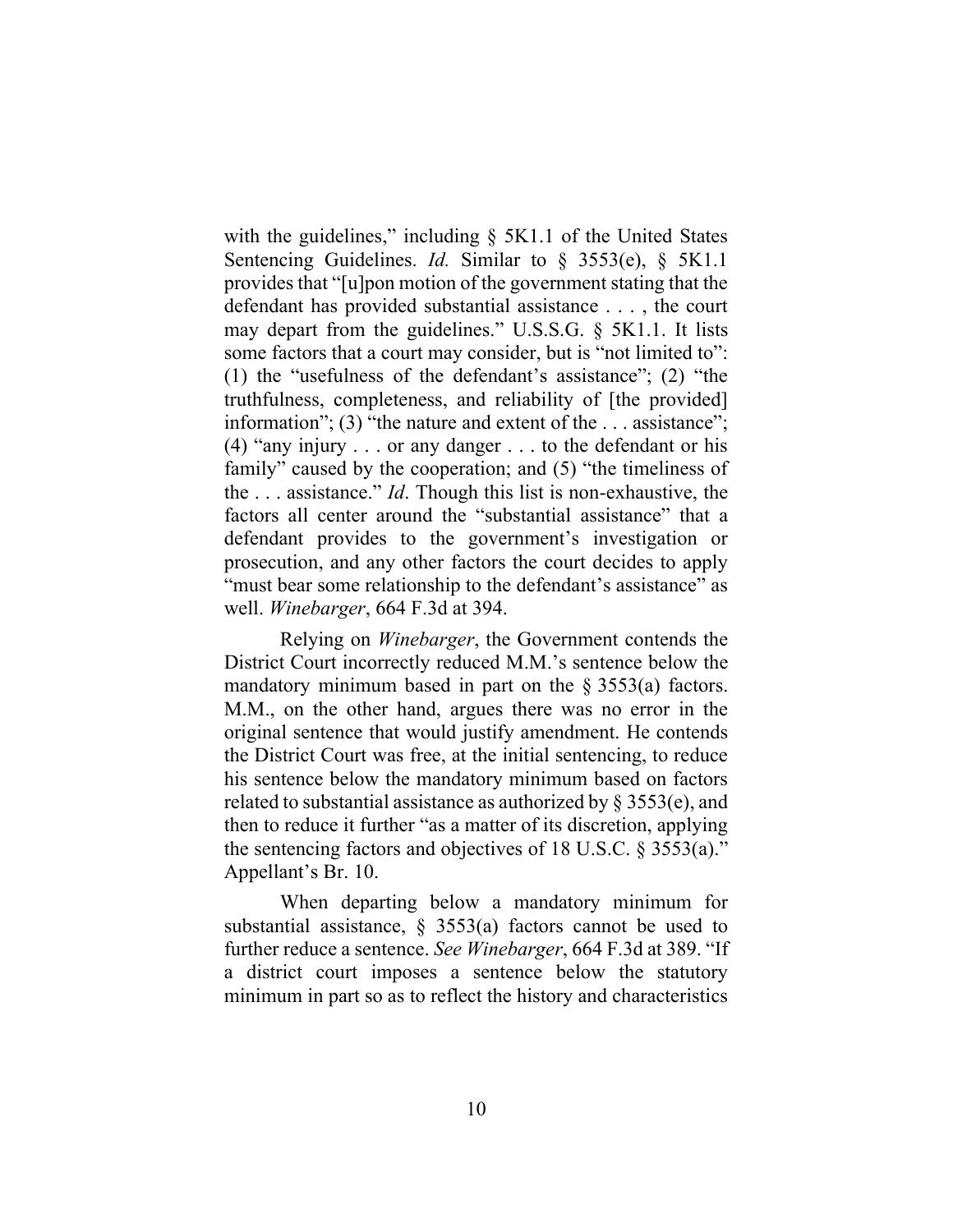of the defendant, [as provided in 18 U.S.C. § 3553(a)(1),] then the court exceeds the limited authority granted by  $\S$  3553(e)." *Id.* at 393 (quoting *United States v. Williams*, 474 F.3d 1130, 1132 (8th Cir. 2007)). M.M.'s argument is one we have already considered and rejected. "According to this argument, once a district court approves a § 3553(e) motion, it should employ the same sentencing methodology it would use if the defendant had never been subject to a mandatory minimum sentence considering the sentencing guidelines and the full panoply of factors that can influence a sentence thereunder." *Winebarger*, 664 F.3d at 396; *cf.* Appellant's Br. 13 (making the same argument). As we concluded then, so we must conclude now: "We cannot accept this reasoning." *Winebarger*, 664 F.3d at 396.

However, as we held in *United States v. Casiano*, a court may properly consider  $\S 3553(a)$  factors to limit the extent of a downward departure for substantial assistance. 113 F.3d 420, 431 (3d Cir. 1997). There, the district court granted only a small departure from the then-mandatory sentencing guidelines because of the seriousness of the crime and the impact on the victim. *Id.* at 428. In upholding the district court, we acknowledged the holdings of other circuits forbidding the use of factors unrelated to a defendant's cooperation to extend a departure for substantial assistance. *Id.* at 429 (collecting cases). But we noted that despite "the facial appeal of symmetry," the district court was not constrained to considering just substantial assistance factors in "its decision . . . to *limit* the extent of the departure." *Id.* at 430 (emphasis added).

In addition, we "encourage district courts to consider all relevant facts and factors in reaching their decisions" when facing proposed departures for substantial assistance. *United States v. Torres*, 251 F.3d 138, 148 (3d Cir. 2001). And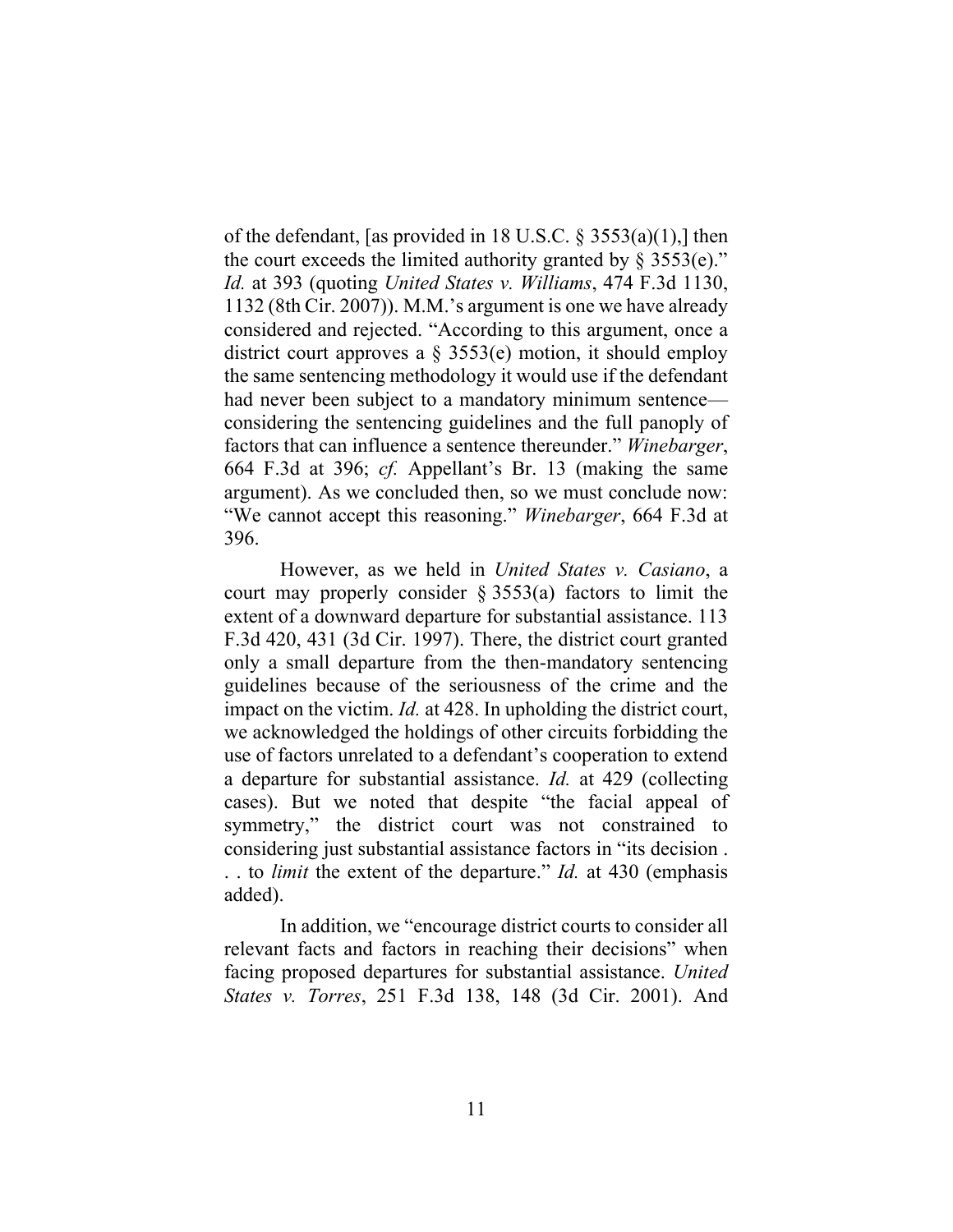relevant factors are not limited to those that are statutorily enumerated. *Id.* Indeed, we emphasized in *Torres* the need for an "individualized examination," alongside consideration of § 5K1.1 factors, in assessing a defendant's substantial assistance. *Id.* at 147. Thus, in light of *Casiano* and *Torres*, a district court's consideration of § 3553(a) factors unrelated to substantial assistance does not amount to error if these factors do not actually serve as the basis for extending a  $\S$  3553(e) departure.

To illustrate this rule in operation, we consider a hypothetical case. In our hypothetical, a statute presents a mandatory minimum of 100 months' imprisonment. Pursuant to a government motion to depart for substantial assistance, the court could decide—based on factors concerning the defendant's assistance alone—that an appropriate sentence is 50 months' imprisonment. The court could then permissibly decide that the  $\S$  3553(a) factors warrant an increase of this sentence to 70 months' imprisonment. It could not decide, however, that the  $\S 3553(a)$  factors warrant a further reduction to a sentence of 30 months' imprisonment.

Here, it was not clear at the time of sentencing whether the District Court invoked the  $\S$  3553(a) factors to further extend the downward departure or, conversely, to limit the departure it decided to grant at the closed hearing. The former is forbidden by *Winebarger*; the latter is permitted by *Casiano*. At the open hearing, the District Court did not reference the mandatory minimum sentence or M.M.'s cooperation with the Government. However, the District Court stated it had "chosen to vary below the guideline range due to holistic consideration of Mr. [M.M.]'s background and mental health and substance abuse issues, his relative lack of a criminal history, and the relatively minor amount of heroin and fentanyl involved in the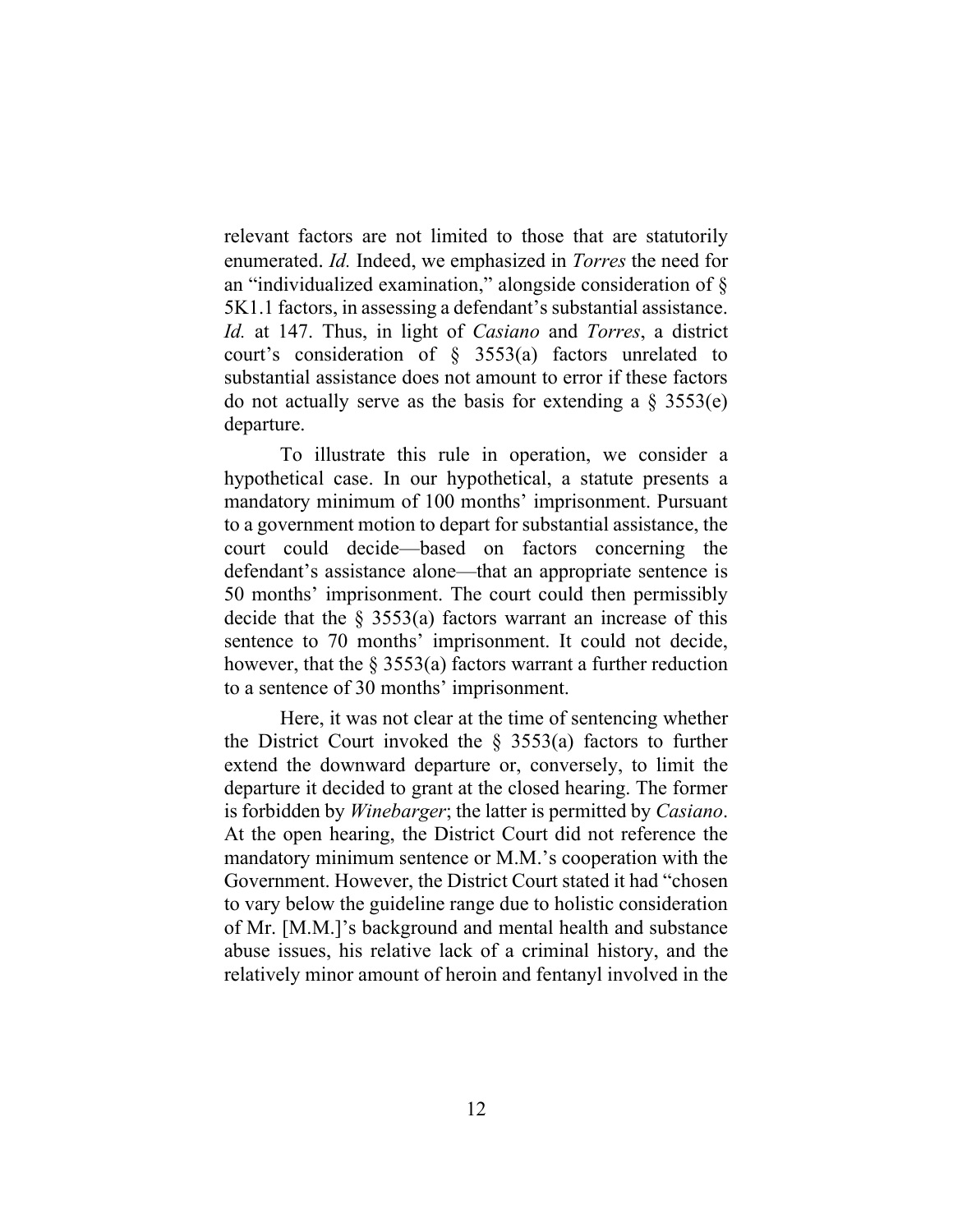instant offense." J.A. 67. Yet the District Court had already indicated during the closed hearing that it would grant a downward departure for substantial assistance. No party contends that the District Court, in exercising its discretion, could not reduce M.M.'s term to 120 months based solely on his cooperation with the Government. Without knowing how much the District Court initially planned to depart on this basis, it is impossible to determine from the sentencing record alone whether the District Court in fact relied on § 3553(a) factors to extend the downward departure.

Nonetheless, in the District Court's own view, it committed clear error at sentencing. In granting the Government's Rule 35(a) motion to correct the sentence, the District Court concluded that the sentence resulted from clear error because it had "premised the reduction on" the application of  $\S$  3553(a) factors to M.M. J.A. 154–55.

The Government asks us to consider the District Court's "admission of clear error" to be the end of the matter. Appellee's Br. 26–27 (internal quotation omitted). By the Government's logic, clear error occurred at sentencing because the District Court expressly said so in its Rule 35 order. However, we are not bound by the District Court's assessment of what constitutes clear error. *See Bennett*, 423 F.3d at 274. Here, our understanding that *Winebarger* error affected M.M.'s original sentence arises from the District Court's subsequent interpretation of its own sentencing. After all, as noted above, we do not perceive error from the record at sentencing. If our ability to detect error in this case depends entirely on the District Court's *post hoc* clarification, then such error could hardly be clear. Therefore, even accepting the District Court's characterization of its own sentencing as being in breach of *Winebarger*, it could not use Rule 35(a) to correct the sentence.